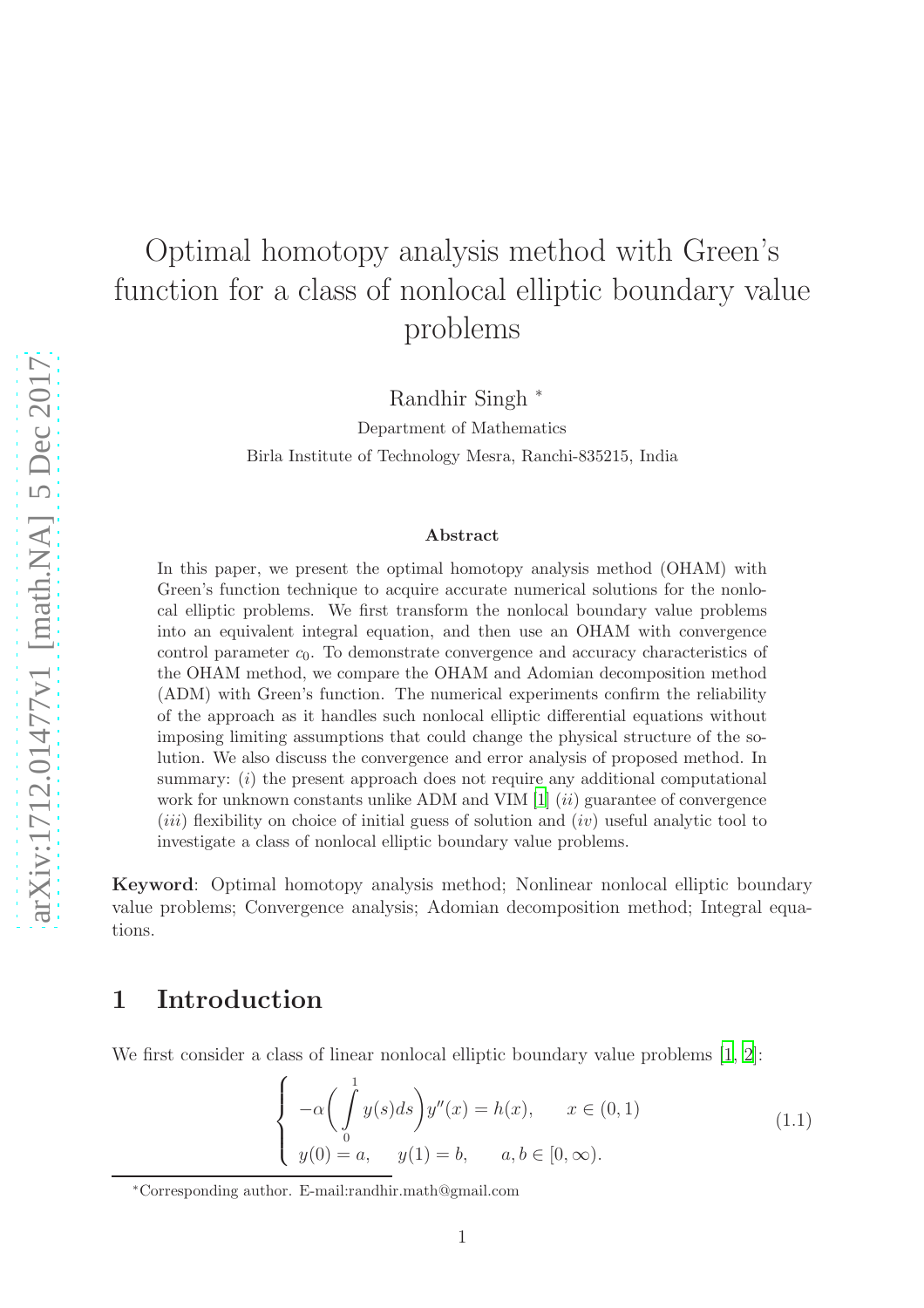This problem [\(1.1\)](#page-0-0) may be called a class of linear nonlocal boundary value problem since the coefficient of the derivative of the unknown solution  $\gamma$  depends upon the integral of y itself, which in turn depends on the whole domain  $(0, 1)$  rather than on a single point.

We also study a class of nonlinear nonlocal elliptic nonlinear boundary value problems [\[1](#page-10-0), [3](#page-10-2), [4](#page-10-3)]:

<span id="page-1-0"></span>
$$
\begin{cases}\n-\alpha \left( \int_{0}^{1} y(s)ds \right) y''(x) + y^{2n+1}(x) = 0, & x \in (0,1) \\
y(0) = a, & y(1) = b, \quad a, b \in [0, \infty), \quad n \in 0 \cup \mathbb{Z}^{+}\n\end{cases}
$$
\n(1.2)

The problem [\(1.2\)](#page-1-0) may be called a class of nonlinear nonlocal boundary value problem. Such nonlocal boundary value problems arise in modeling various physical questions such as the aero-elastic behavior of suspended flexible cables subjected to icing conditions and wind action  $[4-6]$  or the dust production and diffusion in the fusion devices  $[4]$ . For details on such applications of nonlocal boundary value problems see [\[1](#page-10-0), [7](#page-10-5)] and the references therein.

In  $[2]$ , the existence and uniqueness of solution of  $(1.1)$  was discussed by using a fixed point theorem and then the numerical solutions were obtained via a finite difference scheme. In [\[3](#page-10-2)], Cannon and Galiffa developed a numerical method for [\(1.2\)](#page-1-0), in which they established a priori estimates and the existence and uniqueness of the solution to the nonlinear auxiliary problem via the Schauder fixed point theorem. They proved the existence and uniqueness to the problem and analyzed a discretization of problem [\(1.2\)](#page-1-0) and showed that a solution to the nonlinear difference problem exists and is unique and that the numerical procedure converges with error  $O(h)$ . In [\[1\]](#page-10-0), Khuri and Wazwaz applied the variational iteration method to a class of nonlocal, elliptic boundary value problems [\(1.1\)](#page-0-0) and [\(1.2\)](#page-1-0) and established uniform convergence of the scheme. In [\[4\]](#page-10-3), Themistoclakis and Vecchio provided the sufficient conditions for the unique solvability and a more general convergence theorem for [\(1.2\)](#page-1-0) and suggested different iterative procedures to handle the nonlocal nonlinearity of the discrete problem.

In this paper, we present the OHAM with Green's function technique to acquire accurate numerical solutions for the nonlocal elliptic problems given in [\(1.1\)](#page-0-0) and [\(1.2\)](#page-1-0). We first transform the given nonlocal boundary value problems into an equivalent integral equation, and then use OHAM to obtain accurate numerical solutions. To demonstrate convergence and accuracy characteristics of the OHAM, a number of test examples are included. We compare the present method and ADM with Green's function which confirms the accuracy and superiority of the OHAM. The numerical experiments confirm the reliability of the approach as it handles such nonlocal elliptic differential equations without imposing limiting assumptions that could change the physical structure of the solution. We also discuss the convergence and error analysis of proposed method. In summary: (i) the present approach does not require any additional computational work for unknown constants unlike ADM and VIM [\[1](#page-10-0)] (ii) guarantee of convergence (iii) flexibility on choice of an initial guess of solution and  $(iv)$  useful analytic tool to investigate a class of nonlocal elliptic boundary value problems.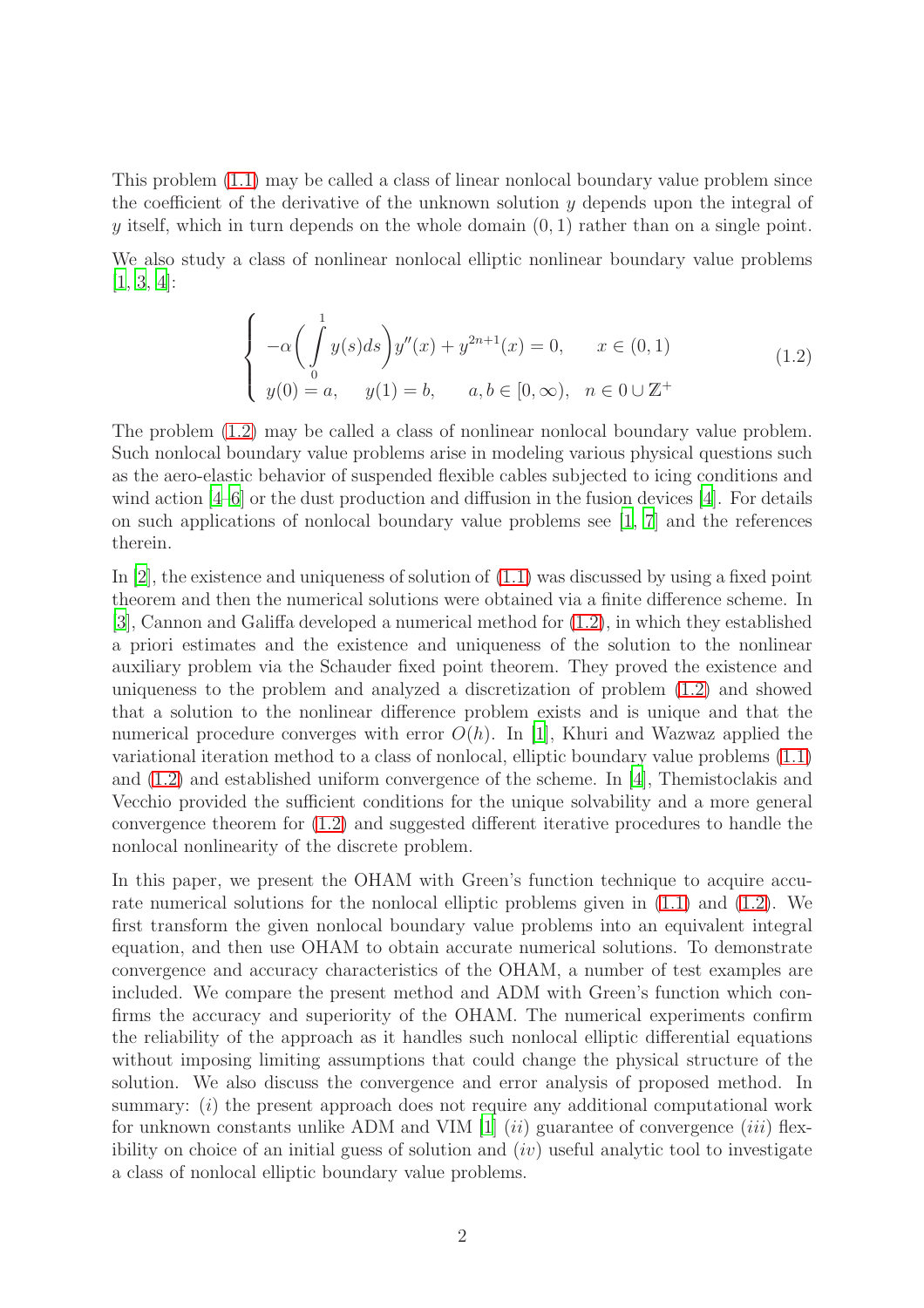#### 2 Homotopy analysis method with Green's function

We consider a general form of  $(1.1)$  and  $(1.2)$  nonlocal elliptic boundary value problems as

<span id="page-2-0"></span>
$$
\begin{cases}\n\alpha(p)y''(x) = f(y(x)) & x \in (0,1) \\
y(0) = a, \quad y(1) = b, \quad \text{where} \quad p = \int_{0}^{1} y(s)ds,\n\end{cases}
$$
\n(2.1)

where  $\alpha(p)$  is a continuous positive function. By setting  $f(y(x)) \equiv -h(x)$  or  $f(y(x)) \equiv$  $y^{2n+1}(x)$ , we obtain the original boundary value problems [\(1.1\)](#page-0-0) or [\(1.2\)](#page-1-0).

Following Singh et al. [\[8,](#page-10-6) [9\]](#page-10-7), we transform nonlocal elliptic boundary value problems [\(2.1\)](#page-2-0) into an the equivalent integral equation as

$$
y(x) = a + (b - a)x + \frac{1}{\alpha(p)} \int_{0}^{1} G(x, s) f(y(s)) ds,
$$
\n(2.2)

where  $G(x, s)$  is given by

<span id="page-2-3"></span><span id="page-2-1"></span>
$$
G(x,\xi) = \begin{cases} x(s-1), & x \le s, \\ s(x-1), & s \le x. \end{cases} \tag{2.3}
$$

According to homotopy analysis method [\[10](#page-10-8), [11\]](#page-11-0), we use  $q \in [0, 1]$  as an embedding parameter, the general zero-order deformation equation is constructed as

$$
(1-q)[\phi(x;q) - y_0(x)] = q c_0 N[\phi(x;q)],
$$
\n(2.4)

where  $y_0(x)$  denotes an initial guess,  $c_0 \neq 0$  is convergence-controller parameter,  $\phi(x; q)$ is an unknown function and  $N[\phi(x; q)]$  is given by

$$
N[\phi(x;q)] := \phi(x;q) - [a + (b - a)x] - \frac{1}{\alpha(p[\phi(x;q)])} \int_{0}^{1} G(x,s)f(\phi(s;q))ds = 0.
$$
 (2.5)

The zero-order deformation [\(2.4\)](#page-2-1) becomes  $\phi(x; 0) = y_0(x)$  at  $q = 0$  and it becomes  $N[\phi(x; 1)] = 0$  at  $q = 1$  which is exactly the same as the original problem [\(2.1\)](#page-2-0) provided that  $\phi(x; 1) = y(x)$ .

Expanding  $\phi(x; q)$  in a Taylor series with respect to the parameter q, we obtain

<span id="page-2-2"></span>
$$
\phi(x;q) = y_0(x) + \sum_{k=1}^{\infty} y_k(x) q^k, \qquad (2.6)
$$

where  $y_k(x)$  is given by

$$
y_k(x) = \frac{1}{k!} \frac{\partial^k}{\partial q^k} [\phi(x; q)] \bigg|_{q=0}.
$$
 (2.7)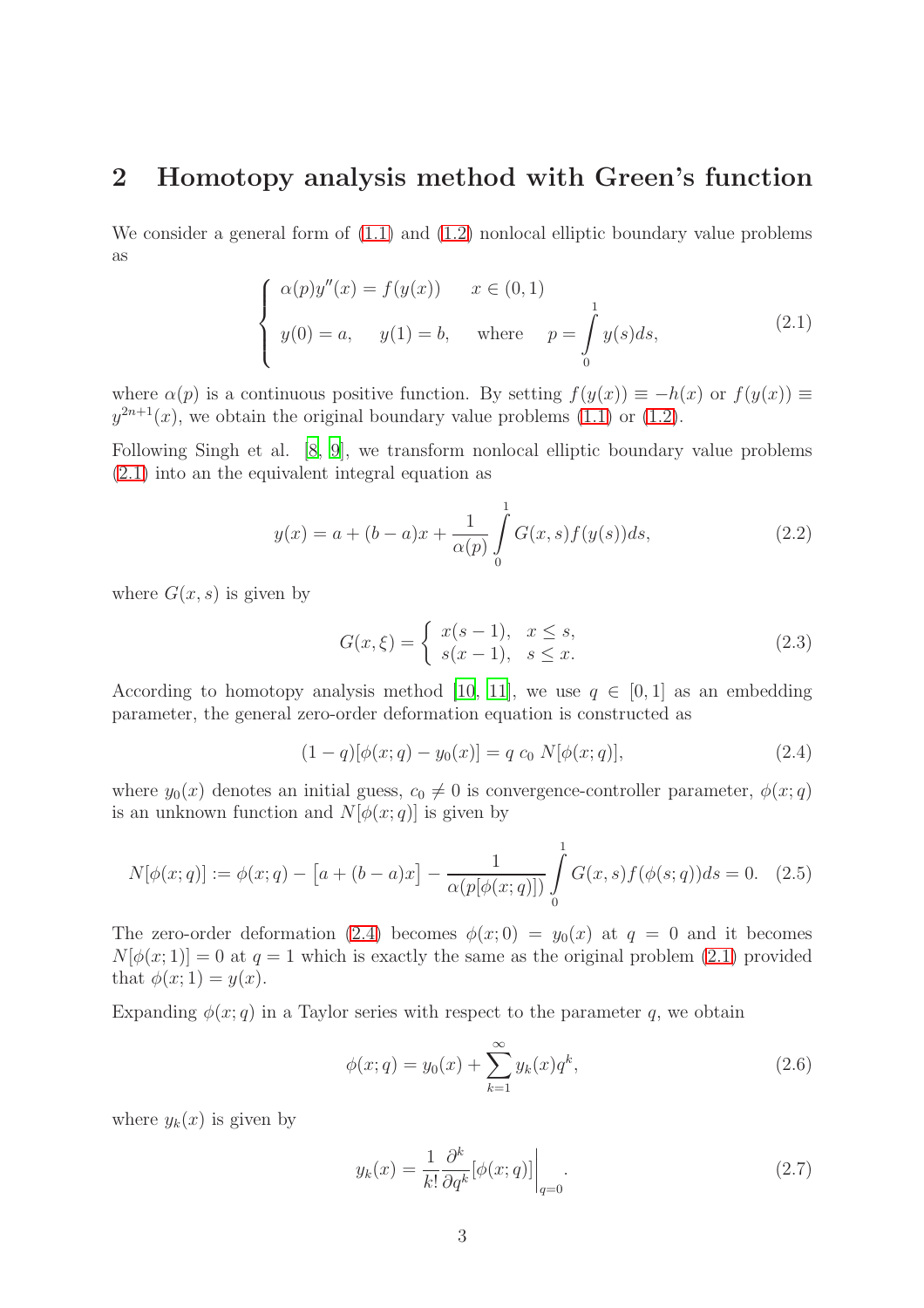The series [\(2.6\)](#page-2-2) converges for  $q = 1$  if  $c_0 \neq 0$  is chosen properly and it reduces to

$$
\phi(x; 1) \equiv y(x) = \sum_{k=0}^{\infty} y_k(x),
$$
\n(2.8)

which will be one of solutions of the problem  $(2.2)$ .

Defining the vector  $\overrightarrow{y_k} = \{y_0(x), y_1(x), \ldots, y_k(x)\}\$ and differentiating [\(2.4\)](#page-2-1), k times with respect to the parameter q, dividing it by k!, setting subsequently  $q = 0$ , the kth-order deformation equation is obtained

$$
y_k(x) - \chi_k \ y_{k-1}(x) = c_0 \ R_k(\overrightarrow{y}_{k-1}, x), \tag{2.9}
$$

where

<span id="page-3-0"></span>
$$
\chi_k = \begin{cases} 0, & k \le 1 \\ 1, & k > 1, \end{cases}
$$
 (2.10)

and

$$
R_k(\overrightarrow{y}_{k-1}, x) = \frac{1}{(k-1)!} \left\{ \frac{\partial^{k-1}}{\partial q^{k-1}} N[\phi(x; q)] \right\}_{q=0}
$$
  
= 
$$
\frac{1}{(k-1)!} \left\{ \frac{\partial^{k-1}}{\partial q^{k-1}} N\left(\sum_{m=0}^{\infty} y_m(x) q^m \right) \right\}_{q=0}
$$
  
= 
$$
y_{k-1}(x) - (1 - \chi_k) [a + (b - a)x] - \frac{1}{\alpha(p_{k-1})} \int_0^1 G(x, s) \mathcal{H}_{k-1} ds.
$$

Thus we have

$$
R_k(\overrightarrow{y}_{k-1},x) = y_{k-1}(x) - (1 - \chi_k)[a + (b - a)x] - \frac{1}{\alpha(p_{k-1})} \int_0^1 G(x,s) \mathcal{H}_{k-1} ds \quad (2.11)
$$

where  $p_k$  and  $\mathcal{H}_k$ , are given by

$$
p_k = \int_0^1 \left( \sum_{m=0}^k y_m(x) q^m \right) ds, \quad \mathcal{H}_k = \frac{1}{k!} \frac{\partial^k}{\partial q^k} \left\{ f \left( \sum_{m=0}^k y_m(x) q^m \right) \right\}_{q=0}.
$$
 (2.12)

Using  $(2.9)$ -  $(2.12)$ , the mth-order deformation equation is simplified as

<span id="page-3-2"></span><span id="page-3-1"></span>
$$
y_k(x) - \chi_k y_{k-1}(x) = c_0 \left[ y_{k-1}(x) - (1 - \chi_k) \left[ a + (b - a)x \right] - \frac{1}{\alpha(p_{k-1})} \int_0^1 G(x, s) \mathcal{H}_{k-1} ds \right].
$$
 (2.13)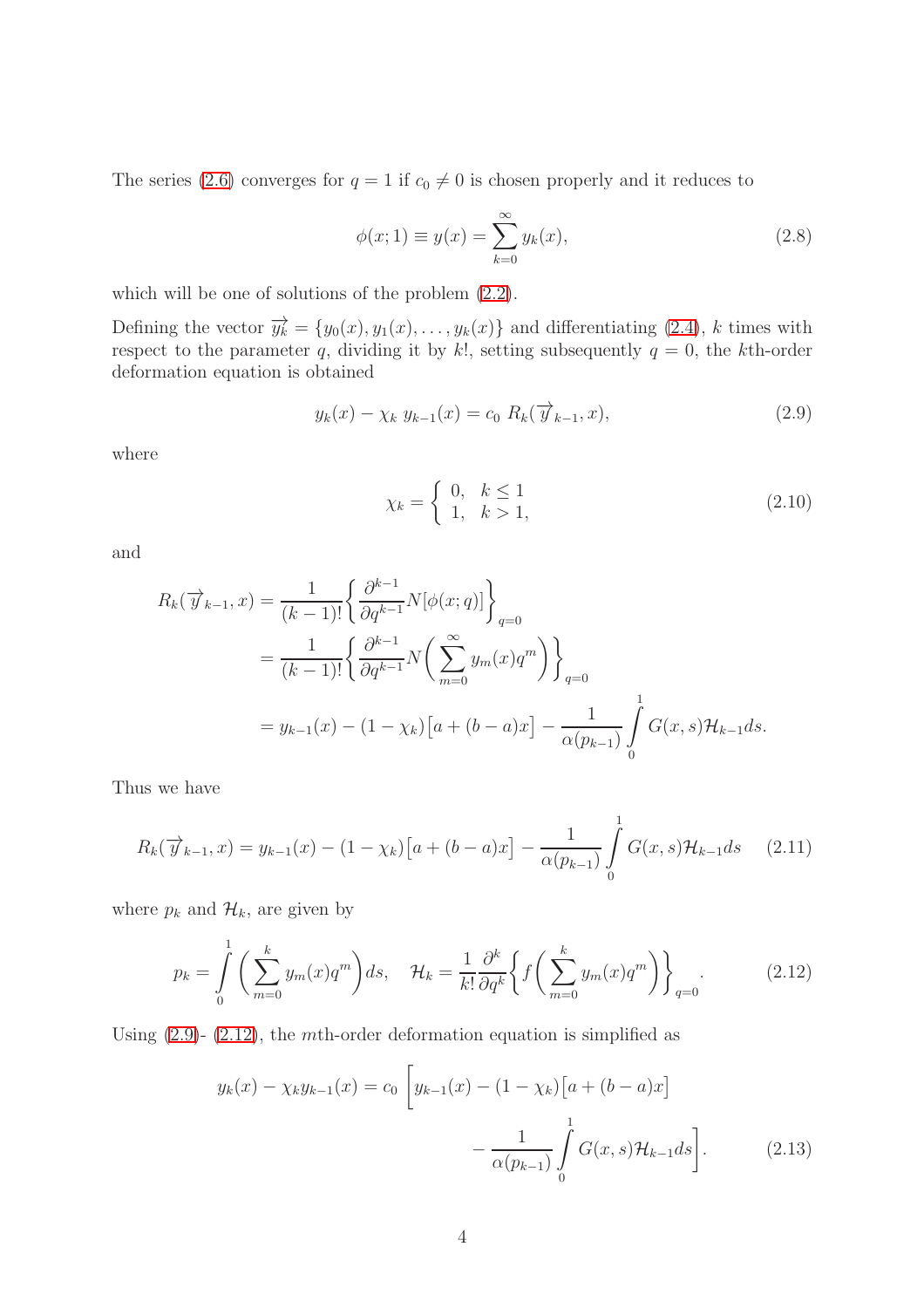Choosing an initial guess  $y_0(x) = a + (b-a)x$ , the components  $y_k$  are successively obtained. Hence, the *n*th-order approximate solution of the problem  $(2.2)$  is given by

<span id="page-4-0"></span>
$$
\phi_n(x, c_0) = \sum_{k=0}^n y_k(x, c_0).
$$
\n(2.14)

The optimal value of the parameter  $c_0$  can be obtained by minimizing the squared residual of governing equation

$$
E_n(c_0) = \int_0^1 (N[\phi_n(x, c_0)])^2 dx.
$$
 (2.15)

However, the exact squared residual error is expensive to calculate when  $n$  is large. So, we approximate  $E_n$  by the discrete averaged residual error defined by

<span id="page-4-2"></span>
$$
E_n(c_0) \approx \frac{1}{M} \sum_{k=1}^{M} (N[\phi_n(x_k, c_0)])^2,
$$
\n(2.16)

where  $x_k = kh$ ,  $k = 1, 2, ...M$  and the optimal value  $c_0$  is obtained by solving  $\frac{dE_n}{dc_0} = 0$ .

**Remark 2.1.** By setting  $c_0 = -1$ , the scheme [\(2.13\)](#page-3-2) reduces to the ADM with Green's function [\[8,](#page-10-6) [9\]](#page-10-7).

#### 3 Convergence analysis

In this section, we establish the convergence of solution defined in [\(2.14\)](#page-4-0) of integral [\(2.2\)](#page-2-3). Let  $\mathbb{X} = (C[0,1], ||y||)$  be a Banach space with

$$
||y|| = \max_{x \in [0,1]} |y(x)|, \ y \in \mathbb{X}.
$$

<span id="page-4-1"></span>**Theorem 3.1.** Let  $0 < \delta < 1$  and the solution components  $y_0(x), y_1(x), y_2(x), \ldots$  ob-tained by [\(2.14\)](#page-4-0) satisfy the condition:  $\exists k_0 \in \mathbb{N} \ \forall k \geq k_0 : ||y_{k+1}|| \leq \delta ||y_k||$ , then the series solution  $\sum_{k=0}^{\infty} y_k(x)$  is convergent.

*Proof.* Define the sequence  $\{\phi_n\}_{n=0}^{\infty}$  as,

$$
\begin{cases}\n\phi_0 = y_0(x) \\
\phi_1 = y_0(x) + y_1(x) \\
\phi_2 = y_0(x) + y_1(x) + y_2(x) \\
\vdots \\
\phi_n = y_0(x) + y_1(x) + y_2(x) + \dots + y_n(x)\n\end{cases}
$$
\n(3.1)

and we show that is a Cauchy sequence in the Banach space X. For this purpose, consider

 $\|\phi_{n+1} - \phi_n\| = \|y_{n+1}\| \le \delta \|y_n\| \le \delta^2 \|y_{n-1}\| \le \ldots \le \delta^{n-k_0+1} \|y_{k_0}\|.$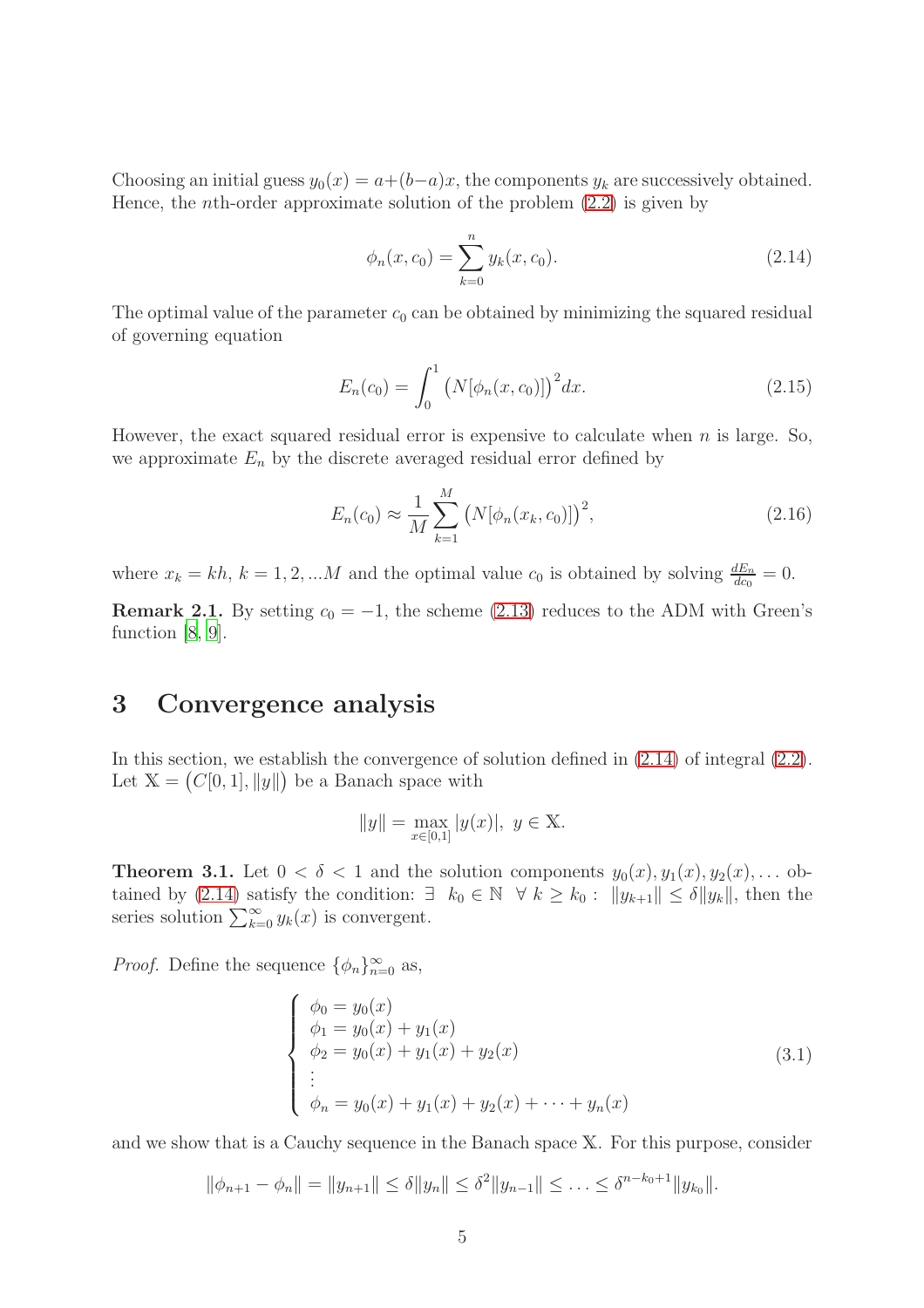For every  $n, m \in \mathbb{N}, n \ge m > k_0$ , we have

$$
\|\phi_n - \phi_m\| = \|(\phi_n - \phi_{n-1}) + (\phi_{n-1} - \phi_{n-2}) + \dots + (\phi_{m+1} - \phi_m)\|
$$
  
\n
$$
\leq \|\phi_n - \phi_{n-1}\| + \|\phi_{n-1} - \phi_{n-2}\| + \dots + \|\phi_{m+1} - \phi_m\|
$$
  
\n
$$
\leq (\delta^{n-k_0} + \delta^{n-k_0-1} + \dots + \delta^{m-k_0+1}) \|y_{k_0}\|
$$
  
\n
$$
= \frac{1 - \delta^{n-m}}{1 - \delta} \delta^{m-k_0+1} \|y_{k_0}\|
$$
\n(3.2)

and since  $0 < \delta < 1$  so it follows that

$$
\lim_{n,m \to \infty} \|\phi_n - \phi_m\| = 0. \tag{3.3}
$$

<span id="page-5-0"></span> $\Box$ 

Therefore,  $\{\phi_n\}_{n=0}^{\infty}$  is a Cauchy sequence in the Banach space X.

<span id="page-5-1"></span>**Theorem 3.2.** Assume that the series solution  $\sum_{k=0}^{\infty} y_k(x)$  converges to  $y(x)$ . If the truncated series  $\phi_m(x, c_0) = \sum_{k=0}^m y_k(x, c_0)$  is used as an approximation to the solution  $y(x)$ , then the maximum absolute truncated error is estimated as

$$
|y(x) - \phi_m(x, c_0)| \le \frac{\delta^{m-k_0+1}}{1-\delta} ||y_{k_0}||. \tag{3.4}
$$

Proof. From Theorem [3.1,](#page-4-1) following inequality [\(3.2\)](#page-5-0), we have

$$
\|\phi_n - \phi_m(x, c_0)\| \le \frac{1 - \delta^{n-m}}{1 - \delta} \delta^{m-k_0+1} \|y_{k_0}\|,
$$

for  $n \geq m$ . Now, as  $n \to \infty$  then  $\phi_n \to y$  and  $\delta^{n-m} \to 0$ . So,

$$
||y(x) - \phi_m(x, c_0)|| \le \frac{\delta^{m-k_0+1}}{1-\delta} ||y_{k_0}||. \tag{3.5}
$$

Theorems [3.1](#page-4-1) and [3.2](#page-5-1) together confirm that the convergence of series solution [\(2.14\)](#page-4-0).  $\Box$ 

**Theorem 3.3.** If the series solution  $\sum_{k=0}^{\infty} y_k(x)$  converges to  $y(x)$  then it must be a solution of [\(2.2\)](#page-2-3).

*Proof.* Since the series  $\sum_{k=0}^{\infty} y_k(x)$  is convergent, then

<span id="page-5-2"></span>
$$
\lim_{n \to \infty} y_n(x) = 0, \quad \forall \quad x \in [0, 1]. \tag{3.6}
$$

By summing up the left hand-side of [\(2.9\)](#page-3-0), we get

$$
\sum_{k=1}^{n} [y_k(x) - \chi_k y_{k-1}(x)] = y_1(x) + \ldots + (y_n(x) - y_{n-1}(x)) = y_n(x). \tag{3.7}
$$

Letting  $n \to \infty$  and using [\(3.6\)](#page-5-2), equation [\(3.7\)](#page-5-3) reduces to

<span id="page-5-4"></span><span id="page-5-3"></span>
$$
\sum_{k=1}^{\infty} (y_k(x) - \chi_k y_{k-1}(x)) = 0.
$$
\n(3.8)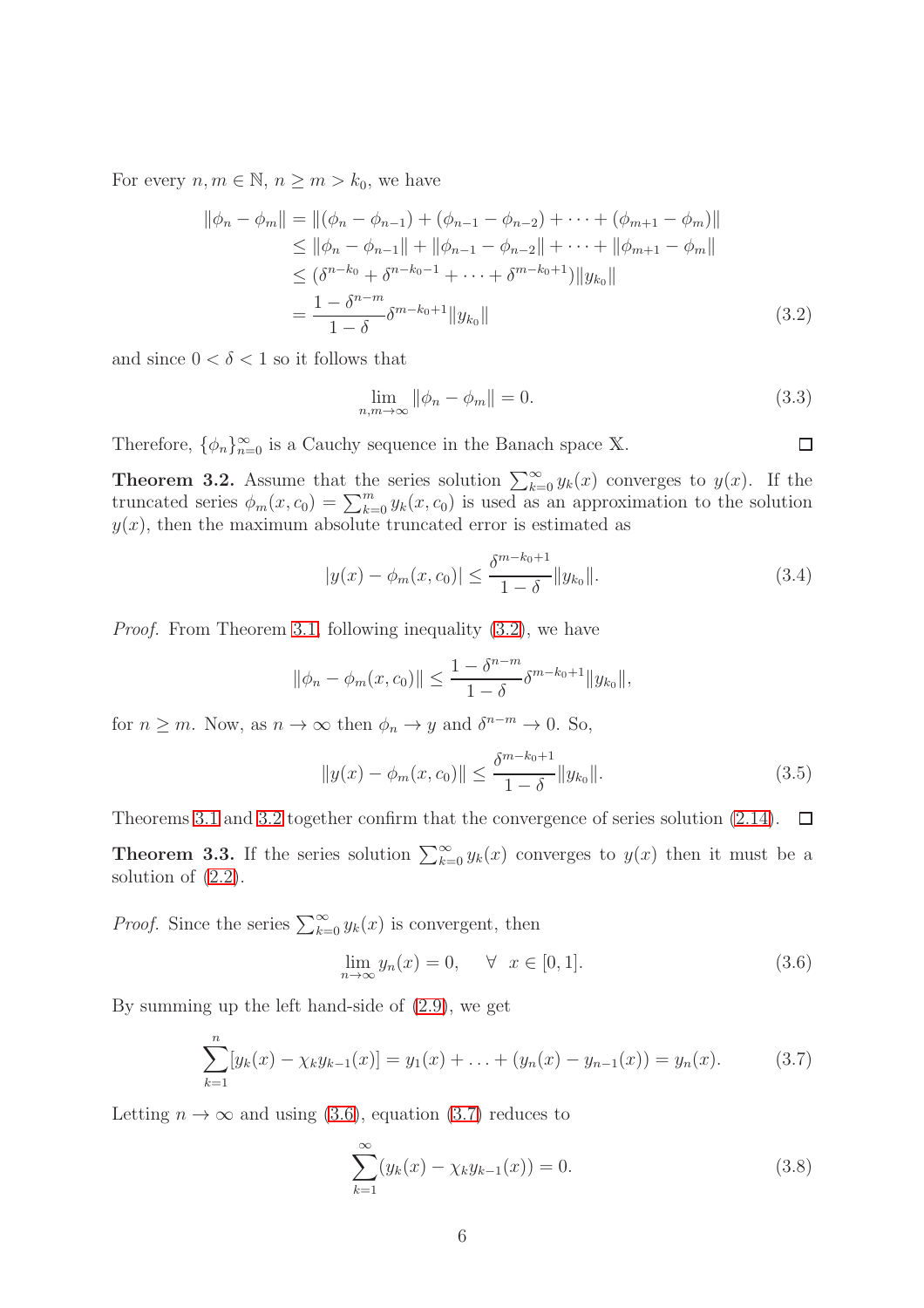Using [\(3.8\)](#page-5-4) and right hand-side of the relation [\(2.9\)](#page-3-0), we obtain

$$
\sum_{k=1}^{\infty} c_0 R_k(\overrightarrow{y}_{k-1}, x) = \sum_{k=1}^{\infty} (y_k(x) - \chi_k y_{k-1}(x)) = 0.
$$
 (3.9)

Since  $c_0 \neq 0$ , then equation [\(3.9\)](#page-6-0) reduces to

<span id="page-6-1"></span><span id="page-6-0"></span>
$$
\sum_{k=1}^{\infty} R_k(\overrightarrow{y}_{k-1},x) = 0.
$$
\n(3.10)

 $\Box$ 

Using  $(3.10)$  and  $(2.9)$ , we have

$$
0 = \sum_{k=1}^{\infty} R_k(\overrightarrow{y}_{k-1}, x) = \sum_{k=1}^{\infty} \left[ y_{k-1}(x) - (1 - \chi_k) \left[ a + (b - a)x \right] - \frac{1}{\alpha(p_{k-1})} \int_0^1 G(x, s) \mathcal{H}_{k-1} ds \right]
$$
  

$$
= \sum_{k=1}^{\infty} y_{k-1}(x) - \left[ a + (b - a)x \right] - \frac{1}{\sum_{k=1}^{\infty} \alpha(p_{k-1})} \int_0^1 G(x, s) \sum_{k=1}^{\infty} \mathcal{H}_{k-1} ds,
$$

since  $\sum_{k=0}^{\infty} y_k(x)$  converges to  $y(x)$ , then  $\sum_{k=0}^{\infty} \mathcal{H}_k \to f(y(x))$  and  $\sum_{k=1}^{\infty} \alpha(p_{k-1}) \to \alpha(p)$ [\[12](#page-11-1)], we obtain

$$
y(x) = a + (b - a)x + \frac{1}{\alpha(p)} \int_{0}^{1} G(x, s) f(y(s)) ds.
$$

Hence,  $y(x)$  is the exact solution of integral equation [\(2.2\)](#page-2-3).

## 4 Numerical results

In this section, four examples are discussed and the results are compared with existing exact solutions. We define the absolute errors as

$$
E_n(x) := |y(x) - \phi_n(x)|, \qquad e_n(x) := |y(x) - \psi_n(x)|
$$

where  $\phi_n(x)$  and  $\psi_n(x)$  are OHAM and ADM solutions, respectively.

<span id="page-6-2"></span>Example 4.1. Consider the special case of linear nonlocal elliptic boundary value prob-lem [\(1.1\)](#page-0-0) with  $\alpha(p) = p^{1/3}$  as

$$
\begin{cases}\n p^{1/3}y''(x) = \frac{6}{\sqrt[3]{4}}x, & x \in (0,1) \\
 y(0) = 0, & y(1) = 1, & p = \left(\int_0^1 y(s)ds\right).\n\end{cases}
$$
\n(4.1)

Its exact solution is  $y(x) = x^3$ .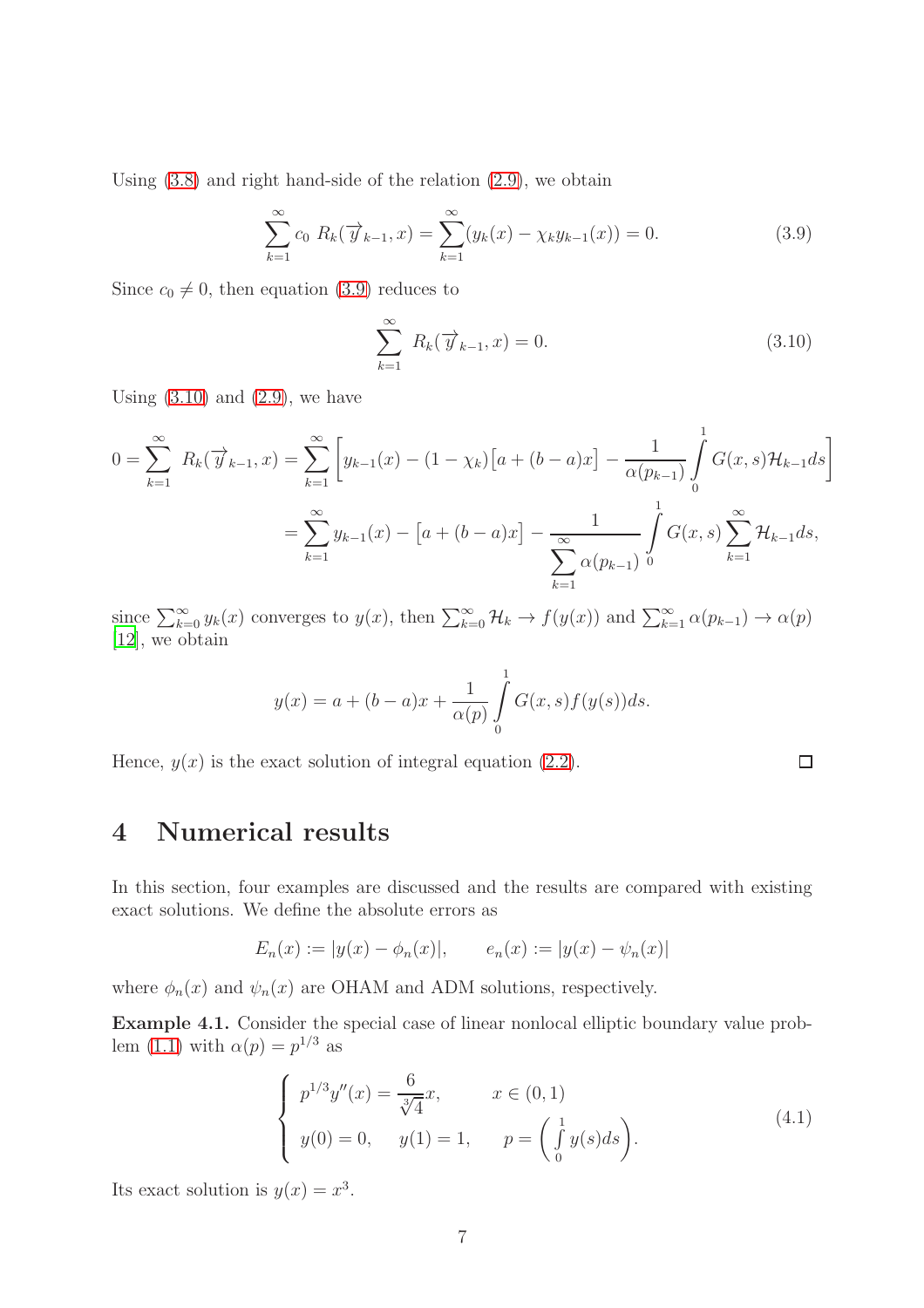Applying the OHAM [\(2.13\)](#page-3-2) to the example [\(4.1\)](#page-6-2), we have

$$
y_k(x) - \chi_k y_{k-1}(x) = c_0 \left[ y_{k-1}(x) - (1 - \chi_k) y_0(x) - \frac{1}{\alpha (p_{k-1})} \int_0^1 G(x, s) \frac{6s}{\sqrt[3]{4}} ds \right].
$$
 (4.2)

Using [\(4.2\)](#page-7-0) with an initial approximation  $y_0 = x$ , we obtain  $\phi_2(x, c_0)$ . With the help of [\(2.16\)](#page-4-2), the optimal value of the parameter  $c_0$  is computed as  $c_0 = -0.505595$ , and hence the OHAM solution is given by

<span id="page-7-0"></span>
$$
\phi_2(x) = 7.7 \times 10^{-16} x + x^3. \tag{4.3}
$$

<span id="page-7-1"></span>A comparison among the numerical results obtained by OHAM solution  $\phi_2(x)$ , ADM solution  $\psi_2(x)$  and the exact solution  $y(x)$  is depicted in Table [1.](#page-7-1)

| $\mathcal{X}$ | y(x)    | $\psi_2(x,-1)$ | $-0.505595$<br>(x,<br>$\varphi_{2}$ | $\psi_2(x)$<br> y(x) | $\varphi_2(x)$<br>y(<br>$\mathcal{X}$ |
|---------------|---------|----------------|-------------------------------------|----------------------|---------------------------------------|
| 0.0           | (1.000) | 0.0000000000   | 0.000                               | 0.000000000          | 0.00000000                            |
| 0.1           | 0.001   | $-0.062559671$ | 0.001                               | 0.063559671          | 7.67615E-17                           |
| 0.2           | 0.008   | $-0.115267240$ | 0.008                               | 0.123267240          | 1.49186E-16                           |
| 0.3           | 0.027   | $-0.148270607$ | 0.027                               | 0.175270607          | 2.11636E-16                           |
| 0.4           | 0.064   | $-0.151717670$ | 0.064                               | 0.215717670          | 2.49800E-16                           |
| 0.5           | 0.125   | $-0.115756328$ | 0.125                               | 0.240756328          | 2.77556E-16                           |
| 0.6           | 0.216   | $-0.030534480$ | 0.216                               | 0.246534480          | 3.05311E-16                           |
| 0.7           | 0.343   | 0.1137999760   | 0.343                               | 0.229200024          | 2.77556E-16                           |
| 0.8           | 0.512   | 0.3270991400   | 0.512                               | 0.184900860          | 2.22045E-16                           |
| 0.9           | 0.729   | 0.6192151140   | 0.729                               | 0.109784886          | 1.11022E-16                           |
| 1.0           | 1.000   | 1.0000000000   | 1.000                               | 2.22045E-16          | 0.000000000                           |

Table 1 Numerical results of example [4.1](#page-6-2)

<span id="page-7-2"></span>Example 4.2. Consider the special case of nonlinear nonlocal elliptic boundary value problem [\(1.2\)](#page-1-0) with  $\alpha(p) = \frac{1}{p}$  as

<span id="page-7-3"></span>
$$
\begin{cases}\n-\frac{1}{p}y''(x) + \frac{3}{4(2\sqrt{2} - 2)}y^5(x) = 0, & x \in (0, 1) \\
y(0) = 1, & y(1) = \frac{\sqrt{2}}{2}, & p = \left(\int_0^1 y(s)ds\right).\n\end{cases}
$$
\n(4.4)

Its exact solution is  $y(x) = \frac{1}{\sqrt{1-x^2}}$  $\frac{1}{1+x}$ .

Applying the OHAM [\(2.13\)](#page-3-2) to the example [\(4.2\)](#page-7-2), we have

$$
y_k(x) - \chi_k y_{k-1}(x) = c_0 \left[ y_{k-1}(x) - (1 - \chi_k) y_0(x) - \frac{1}{\alpha(p_{k-1})} \int_0^1 G(x, s) \mathcal{H}_{k-1} ds \right]. \tag{4.5}
$$

Using [\(4.5\)](#page-7-3) with an initial guess  $y_0 = 1 + (\frac{\sqrt{2}}{2} - 1)x$  and [\(2.16\)](#page-4-2) with  $c_0 = -0.819014$ , we obtain the homotopy optimal solution as

$$
\phi_2(x) = 1 - 0.4973x + 0.3737x^2 - 0.3060x^3 + 0.2235x^4 - 0.1258x^5 + 0.05148x^6
$$
  
- 0.0153x<sup>7</sup> + 0.0033x<sup>8</sup> - 0.00055x<sup>9</sup> + 0.0000646x<sup>10</sup> + ...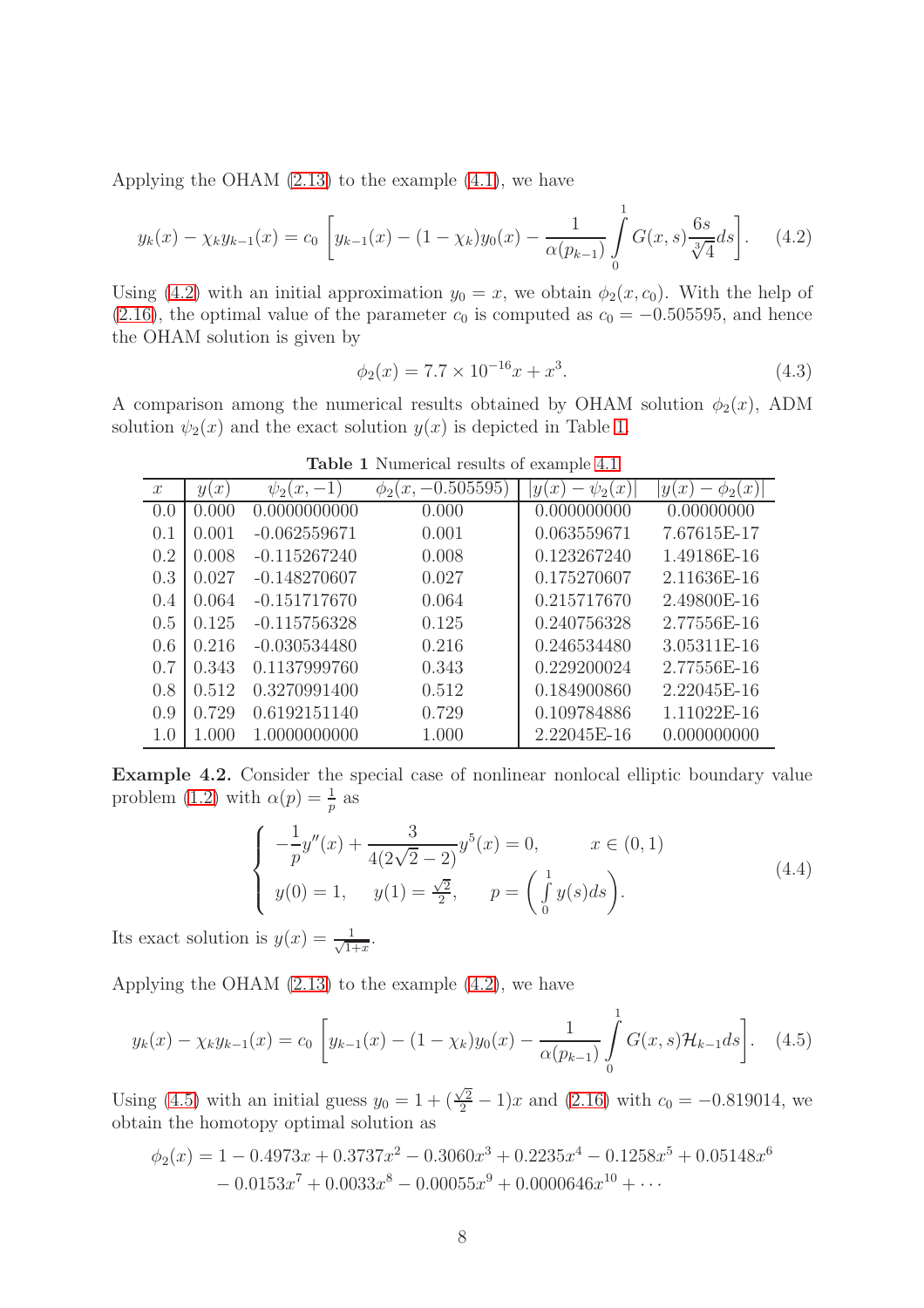<span id="page-8-0"></span>A comparison among the numerical solution obtained by OHAM solution  $\phi_2(x)$ , ADM solution  $\psi_2(x)$  and the exact solution is depicted in Table [2.](#page-8-0)

| $\mathcal{X}$ | y(x)        | $\psi_2(x,c_0=-1)$ | $\phi_2(x, -0.819014)$ | $\psi_2(x)$<br>y(x) | $\phi_2(x)$<br>y(x) |
|---------------|-------------|--------------------|------------------------|---------------------|---------------------|
| (0.0)         | 1.000000000 | 1.000000000        | 1.000000000            | 0.000000000         | 0.000000000         |
| 0.1           | 0.953462589 | 0.954516555        | 0.953715758            | 0.001053966         | 0.000253169         |
| 0.2           | 0.912870929 | 0.914909713        | 0.913348055            | 0.002038784         | 0.000477126         |
| 0.3           | 0.877058019 | 0.879819116        | 0.877702187            | 0.002761097         | 0.000644168         |
| 0.4           | 0.845154255 | 0.848286083        | 0.845886767            | 0.003131828         | 0.000732512         |
| 0.5           | 0.816496581 | 0.819638873        | 0.817233417            | 0.003142293         | 0.000736836         |
| 0.6           | 0.790569415 | 0.793406404        | 0.791235825            | 0.002836989         | 0.000666410         |
| 0.7           | 0.766964989 | 0.769254375        | 0.767504100            | 0.002289386         | 0.000539111         |
| 0.8           | 0.745355992 | 0.746938889        | 0.745731089            | 0.001582896         | 0.000375097         |
| 0.9           | 0.725476250 | 0.726273545        | 0.725667948            | 0.000797295         | 0.000191698         |
| 1.0           | 0.707106781 | 0.707106781        | 0.707106781            | 0.000000000         | 2.22045E-16         |

Table 2 Numerical results of example [4.2](#page-7-2)

<span id="page-8-2"></span>Example 4.3. Consider the special case of nonlinear nonlocal elliptic boundary value problem [\(1.2\)](#page-1-0) with  $\alpha(p) = p$  as

<span id="page-8-1"></span>
$$
\begin{cases}\n-p y''(x) + \frac{3(2\sqrt{2} - 2)}{4} y^5(x) = 0, & x \in (0, 1) \\
y(0) = 1, & y(1) = \frac{\sqrt{2}}{2}, & p = \left(\int_0^1 y(s)ds\right).\n\end{cases}
$$
\n(4.6)

Its exact solution is  $y(x) = \frac{1}{\sqrt{1-x^2}}$  $\frac{1}{1+x}$ .

Applying the OHAM [\(2.13\)](#page-3-2) with  $y_0 = 1 + (\frac{\sqrt{2}}{2} - 1)x$ , we have

$$
y_k(x) - \chi_k y_{k-1}(x) = c_0 \left[ y_{k-1}(x) - (1 - \chi_k) y_0(x) - \frac{1}{\alpha(p_{k-1})} \int_0^1 G(x, s) \mathcal{H}_{k-1} ds \right]. \tag{4.7}
$$

Using [\(4.7\)](#page-8-1) and [\(2.16\)](#page-4-2) with  $c_0 = -0.933697$ , we obtain the homotopy optimal solution as  $\phi_2(x) = 1 - 0.495211x + 0.362361x^2 - 0.280911x^3 + 0.195035x^4 - 0.107115x^5 + 0.043453x^6$  $-0.01294x^{7} + 0.002854x^{8} - 0.000464x^{9} + 0.000054x^{10} - \cdots$ 

A comparison among the numerical solution obtained by OHAM solution  $\phi_2(x)$ , ADM  $\psi_2(x)$  and the exact solution is depicted in Table [3.](#page-9-0)

<span id="page-8-3"></span>Example 4.4. Consider the special case of nonlinear nonlocal elliptic boundary value problem [\(1.2\)](#page-1-0) with  $\alpha(p) = \left(\frac{1}{p}\right)$ p  $\setminus^2$ as  $\sqrt{ }$  $\int$  $\overline{\mathcal{L}}$ −  $\sqrt{1}$ p  $\int_{0}^{2} y''(x) + \frac{2}{(1-x)^2}$  $(\ln 2)^2$  $y^3(x) = 0,$   $x \in (0, 1)$  $y(0) = 1, \ y(1) = \frac{1}{2}, \quad p = \begin{pmatrix} 1 \\ 1 \end{pmatrix}$ 1 0  $y(s)ds$ . (4.8)

Its exact solution is  $y(x) = \frac{1}{1+x}$ .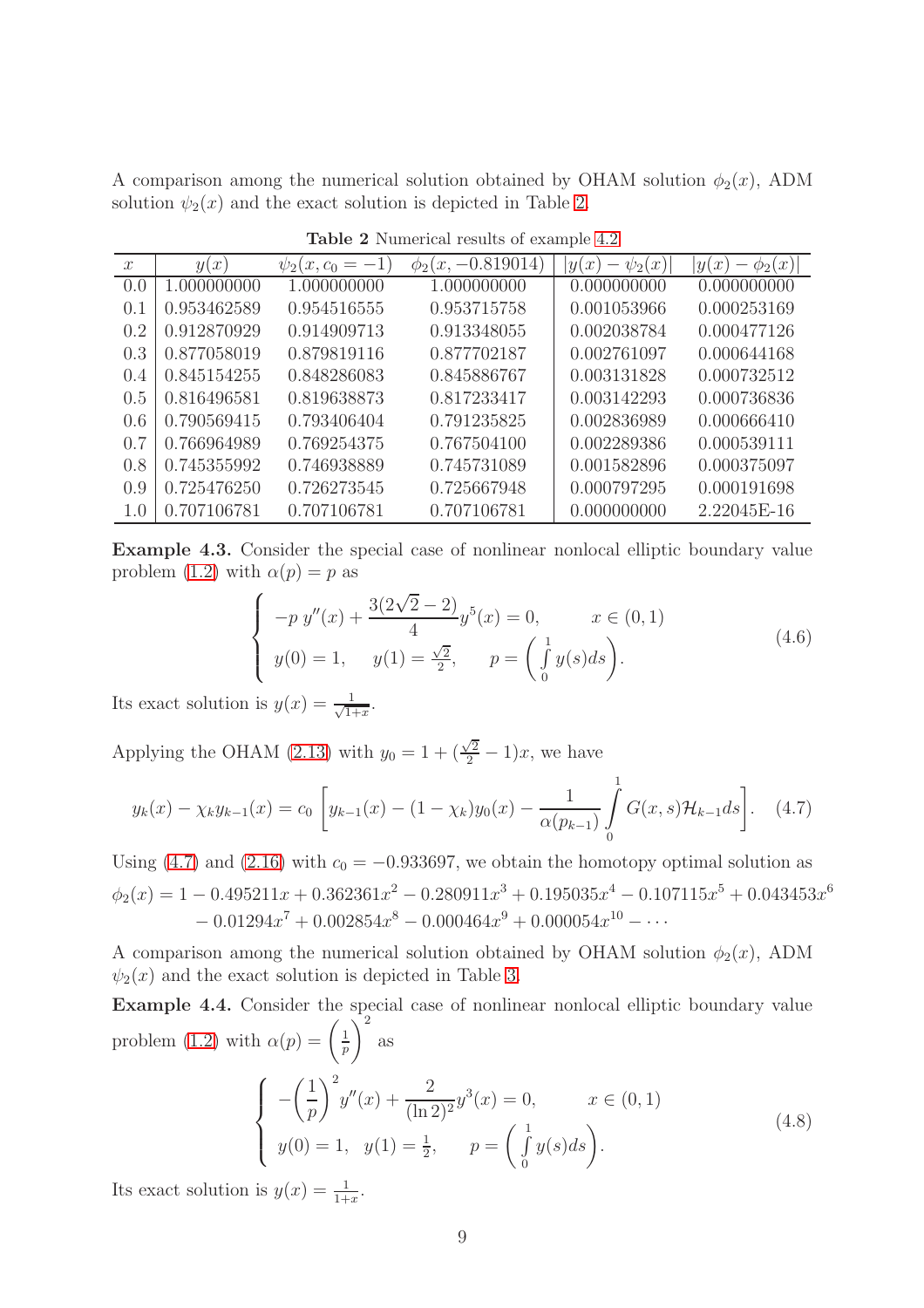<span id="page-9-0"></span>

| $\mathcal{X}$ | y(x)        | $\psi_2(x,$<br>$-1$ | $\phi_2(x, -0.933697)$ | $\psi_2(x)$<br>$\lceil x \rceil$<br>y( | $\lfloor x \rfloor$<br>y(<br>$\mathcal{X}$<br>$\varphi_2$ |
|---------------|-------------|---------------------|------------------------|----------------------------------------|-----------------------------------------------------------|
| 0.0           | 1.000000000 | 1.000000000         | 1.000000000            | 0.000000000                            | 0.000000000                                               |
| 0.1           | 0.953462589 | 0.954139200         | 0.953840089            | 0.000676611                            | 0.000377500                                               |
| 0.2           | 0.912870929 | 0.914044009         | 0.913485384            | 0.001173080                            | 0.000614454                                               |
| 0.3           | 0.877058019 | 0.878552757         | 0.877813154            | 0.001494738                            | 0.000755135                                               |
| 0.4           | 0.845154255 | 0.846797874         | 0.845969674            | 0.001643619                            | 0.000815419                                               |
| 0.5           | 0.816496581 | 0.818128147         | 0.817301384            | 0.001631566                            | 0.000804803                                               |
| 0.6           | 0.790569415 | 0.792049712         | 0.791302438            | 0.001480297                            | 0.000733023                                               |
| 0.7           | 0.766964989 | 0.768181846         | 0.767575192            | 0.001216857                            | 0.000610203                                               |
| 0.8           | 0.745355992 | 0.746224331         | 0.745800843            | 0.000868338                            | 0.000444851                                               |
| 0.9           | 0.725476250 | 0.725933776         | 0.725717917            | 0.000457526                            | 0.000241667                                               |
|               | 0.707106781 | 0.707106781         | 0.707106781            | 0.000000000                            | 2.22045E-16                                               |

Table 3 Numerical results of example [4.3](#page-8-2)

Applying the OHAM [\(2.13\)](#page-3-2) with  $y_0 = 1 + (\frac{1}{2} - 1)x$ , we have

$$
y_k(x) - \chi_k y_{k-1}(x) = c_0 \left[ y_{k-1}(x) - (1 - \chi_k) y_0(x) - \frac{1}{\alpha(p_{k-1})} \int_0^1 G(x, s) \mathcal{H}_{k-1} ds \right]. \tag{4.9}
$$

Using [\(4.9\)](#page-9-1) and [\(2.16\)](#page-4-2) with  $c_0 = -0.612671$ , we obtain the homotopy optimal solution as  $\phi_2(x) = 1 - 1.00399x + 0.995127x^2 - 0.90086x^3 + 0.655261x^4 - 0.338986x^5 + 0.115228x^6$  $-0.0246916x^{7} + 0.00308645x^{8} - 0.00017147x^{9} + \cdots$ 

<span id="page-9-2"></span>A comparison among the numerical solution obtained by OHAM solution  $\phi_2(x)$ , ADM solution  $\psi_2(x)$  and the exact solution is depicted in Table [4.](#page-9-2)

| $\mathcal{X}$ | y(x)        | $\psi_2(x,-1)$ | $\phi_2(x, -0.612671)$ | $\psi_2(x)$<br> y(x) | $\phi_2(x)$<br> y <br>$\mathcal{X}$ |
|---------------|-------------|----------------|------------------------|----------------------|-------------------------------------|
| 0.0           | 1.000000000 | 1.000000000    | 1.000000000            | 0.000000000          | 0.000000000                         |
| 0.1           | 0.909090909 | 0.914550054    | 0.908713383            | 0.005459145          | 0.000377526                         |
| 0.2           | 0.833333333 | 0.844849352    | 0.832746652            | 0.011516019          | 0.000586682                         |
| 0.3           | 0.769230769 | 0.785573674    | 0.768603045            | 0.016342905          | 0.000627724                         |
| 0.4           | 0.714285714 | 0.733317575    | 0.713705107            | 0.019031861          | 0.000580607                         |
| 0.5           | 0.666666667 | 0.686029523    | 0.666157571            | 0.019362857          | 0.000509096                         |
| 0.6           | 0.625000000 | 0.642573190    | 0.624561470            | 0.017573190          | 0.000438530                         |
| 0.7           | 0.588235294 | 0.602393994    | 0.587870965            | 0.014158699          | 0.000364329                         |
| 0.8           | 0.555555556 | 0.565272431    | 0.555285414            | 0.009716875          | 0.000270141                         |
| 0.9           | 0.526315789 | 0.531148042    | 0.526170109            | 0.004832252          | 0.000145681                         |
| 1.0           | 0.500000000 | 0.500000000    | 0.500000000            | 6.66134E-16          | 1.66533E-16                         |

<span id="page-9-1"></span>Table 4 Numerical results of example [4.4](#page-8-3)

### 5 Conclusion

We presented the OHAM with Green's function technique for obtaining numerical solutions to a class of nonlinear, nonlocal, elliptic boundary value problems. We first trans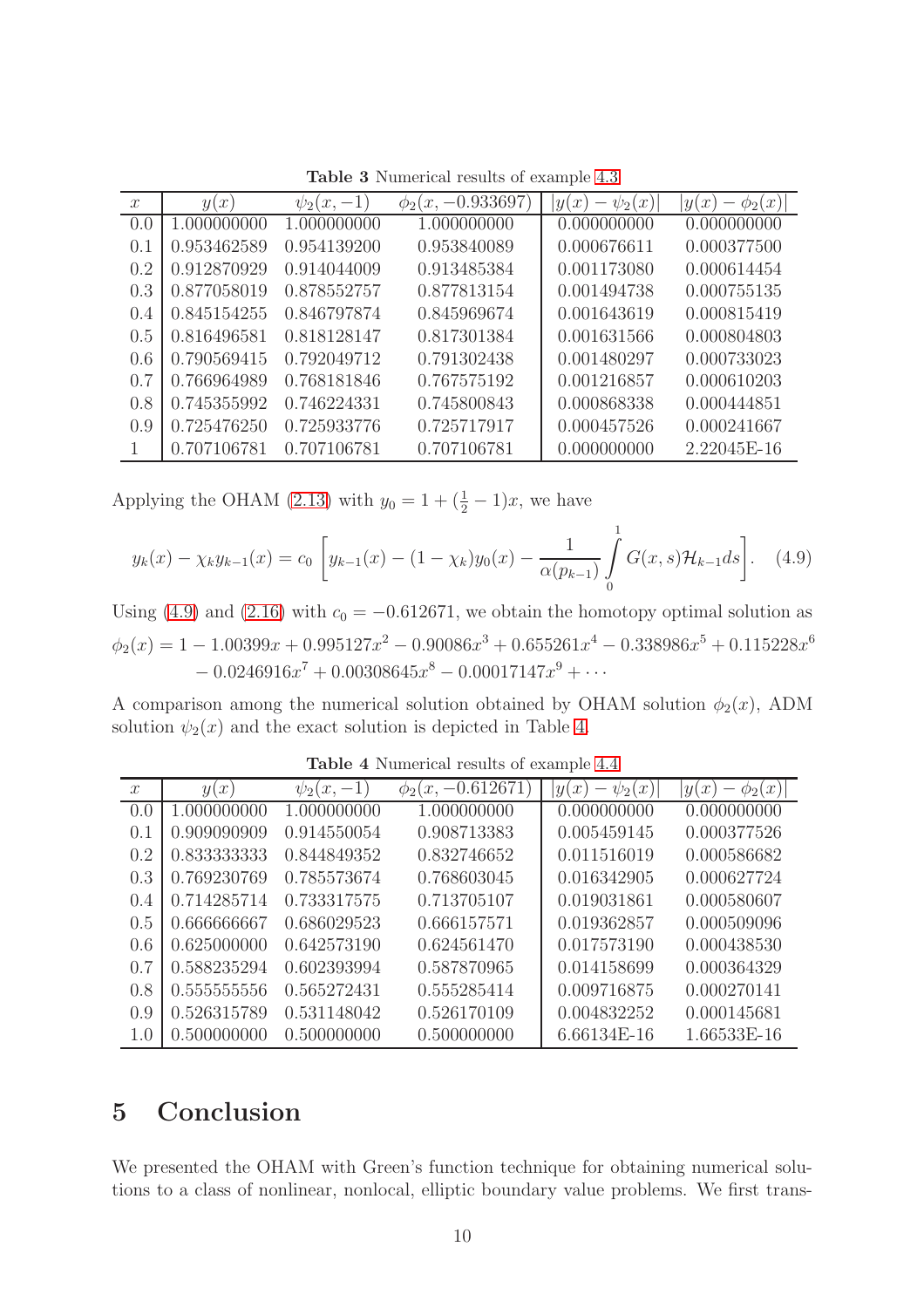formed the given nonlocal boundary value problems into an equivalent integral equation, and then used the OHAM to obtain accurate solutions. Unlike the ADM, the OHAM always gives better convergent series solution as shown in Tables. The numerical experiments confirm the reliability of the approach as it handles such nonlocal elliptic differential equations without imposing limiting assumptions that could change the physical structure of the solution. In addition, the convergence and error analysis was presented. The proposed scheme will be used further in studying identical applications.

#### References

- <span id="page-10-0"></span>[1] S. Khuri, A.M. Wazwaz, A variational approach for a class of nonlocal elliptic boundary value problems, Journal of Mathematical Chemistry 52 (5) (2014) 1324–1337.
- <span id="page-10-1"></span>[2] J. R. Cannon, D. J. Galiffa, et al., A numerical method for a nonlocal elliptic boundary value problem, Journal of Integral Equations and Applications 20 (2) (2008) 243–261.
- <span id="page-10-2"></span>[3] J. R. Cannon, D. J. Galiffa, On a numerical method for a homogeneous, nonlinear, nonlocal, elliptic boundary value problem, Nonlinear Analysis: Theory, Methods & Applications 74 (5) (2011) 1702–1713.
- <span id="page-10-3"></span>[4] W. Themistoclakis, A. Vecchio, On the numerical solution of some nonlinear and nonlocal boundary value problems, Applied Mathematics and Computation 255 (2015) 135–146.
- [5] A. Luongo, G. Piccardo, Non-linear galloping of sagged cables in 1: 2 internal resonance, Journal of Sound and Vibration 214 (5) (1998) 915–940.
- <span id="page-10-4"></span>[6] A. Luongo, G. Piccardo, A continuous approach to the aeroelastic stability of suspended cables in 1: 2 internal resonance, Journal of Vibration and Control 14 (1-2) (2008) 135–157.
- <span id="page-10-5"></span>[7] R. Stanczy, Nonlocal elliptic equations, Nonlinear Analysis: Theory, Methods  $\&$ Applications 47 (5) (2001) 3579–3584.
- <span id="page-10-6"></span>[8] R. Singh, G. Nelakanti, J. Kumar, A new efficient technique for solving two-point boundary value problems for integro-differential equations, Journal of Mathematical Chemistry 52 (8) (2014) 2030–2051.
- <span id="page-10-7"></span>[9] R. Singh, G. Nelakanti, J. Kumar, Approximate solution of two-point boundary value problems using Adomian decomposition method with Green's function, Proceedings of the National Academy of Sciences, India Section A: Physical Sciences 85 (1) (2015) 51–61.
- <span id="page-10-8"></span>[10] S. Liao, Y. Tan, A general approach to obtain series solutions of nonlinear differential equations, Studies in Applied Mathematics 119 (4) (2007) 297–354.